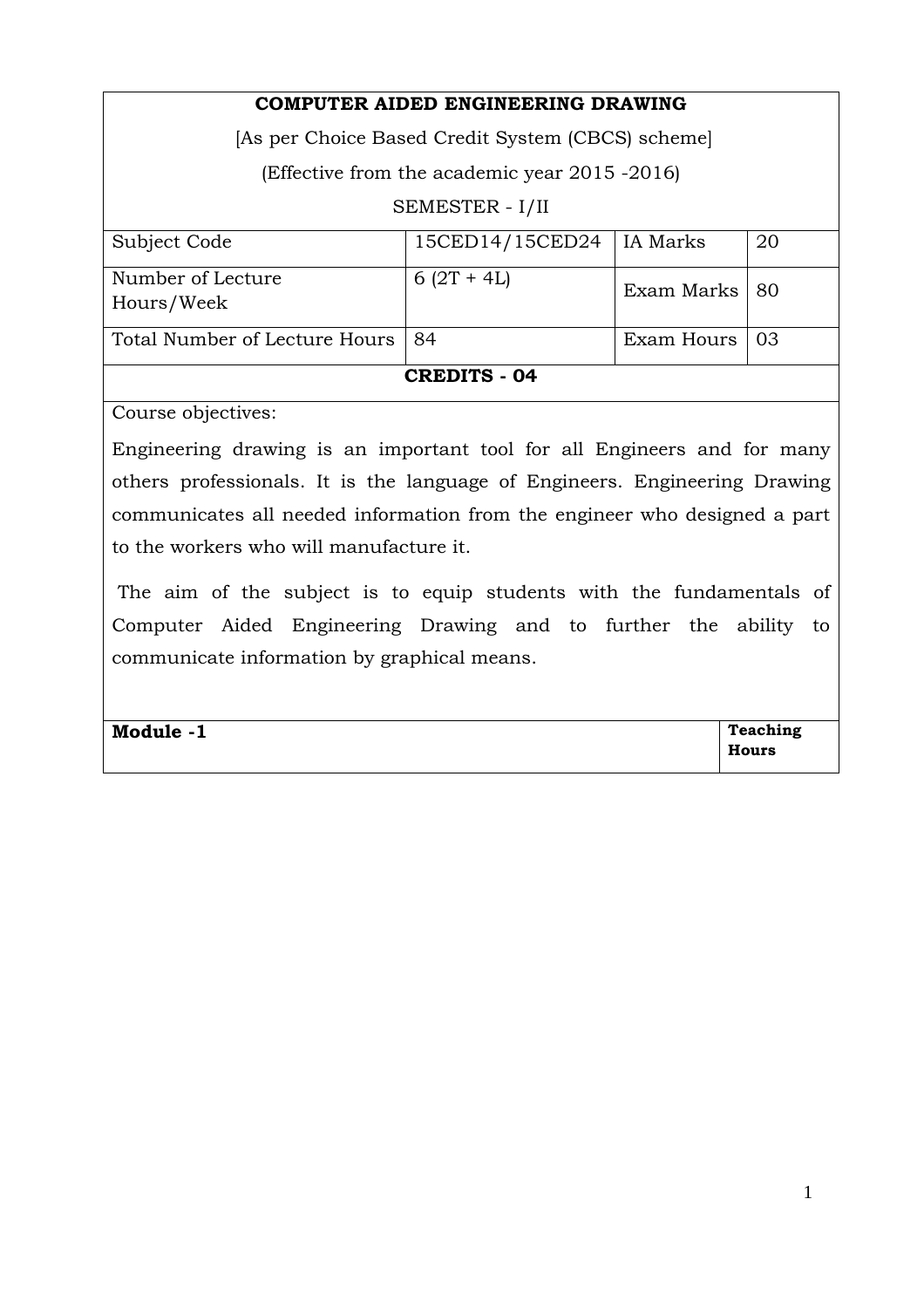| <b>Introduction to Computer Aided Sketching</b>                                                                                                                                                                                                                                                                                                 | 06 Hours                        |
|-------------------------------------------------------------------------------------------------------------------------------------------------------------------------------------------------------------------------------------------------------------------------------------------------------------------------------------------------|---------------------------------|
| Introduction, Drawing Instruments and their uses,<br><b>BIS</b>                                                                                                                                                                                                                                                                                 |                                 |
| conventions, Lettering, Dimensioning and free hand practicing.                                                                                                                                                                                                                                                                                  |                                 |
| Computer screen, layout of the software, standard tool                                                                                                                                                                                                                                                                                          |                                 |
| bar/menus and description of most commonly used tool bars,                                                                                                                                                                                                                                                                                      |                                 |
| navigational tools. Co-ordinate system and reference planes. of                                                                                                                                                                                                                                                                                 |                                 |
| HP, VP, RPP $\&$ LPP. of 2D/3D environment. Selection of drawing                                                                                                                                                                                                                                                                                |                                 |
| size and scale. Commands and creation of Lines, Co-ordinate                                                                                                                                                                                                                                                                                     |                                 |
| points, axes, poly-lines, square, rectangle, polygons, splines,                                                                                                                                                                                                                                                                                 |                                 |
| circles, ellipse, text, move, copy, off-set, mirror, rotate, trim,                                                                                                                                                                                                                                                                              |                                 |
| extend, break, chamfer, fillet, curves, constraints viz. tangency,                                                                                                                                                                                                                                                                              |                                 |
| parallelism, inclination and perpendicularity. Dimensioning, line                                                                                                                                                                                                                                                                               |                                 |
| conventions, material conventions and lettering.                                                                                                                                                                                                                                                                                                |                                 |
|                                                                                                                                                                                                                                                                                                                                                 |                                 |
|                                                                                                                                                                                                                                                                                                                                                 |                                 |
|                                                                                                                                                                                                                                                                                                                                                 |                                 |
| Module -2                                                                                                                                                                                                                                                                                                                                       | <b>Teaching</b><br><b>Hours</b> |
| Orthographic projections                                                                                                                                                                                                                                                                                                                        | 20Hours                         |
| Introduction, Definitions - Planes of projection, reference line and<br>conventions employed, Projections of points in all the four<br>quadrants, Projections of straight lines (located in First<br>quadrant/first angle only), True and apparent lengths, True and<br>apparent inclinations to reference planes (No application<br>problems). |                                 |
| Orthographic Projections of Plane Surfaces (First Angle Projection<br>Only)                                                                                                                                                                                                                                                                     |                                 |
| Introduction, Definitions-projections of plane surfaces-triangle,<br>square, rectangle, rhombus, pentagon, hexagon and circle,<br>planes in different positions by change of position method only<br>(No problems on punched plates and composite plates).                                                                                      |                                 |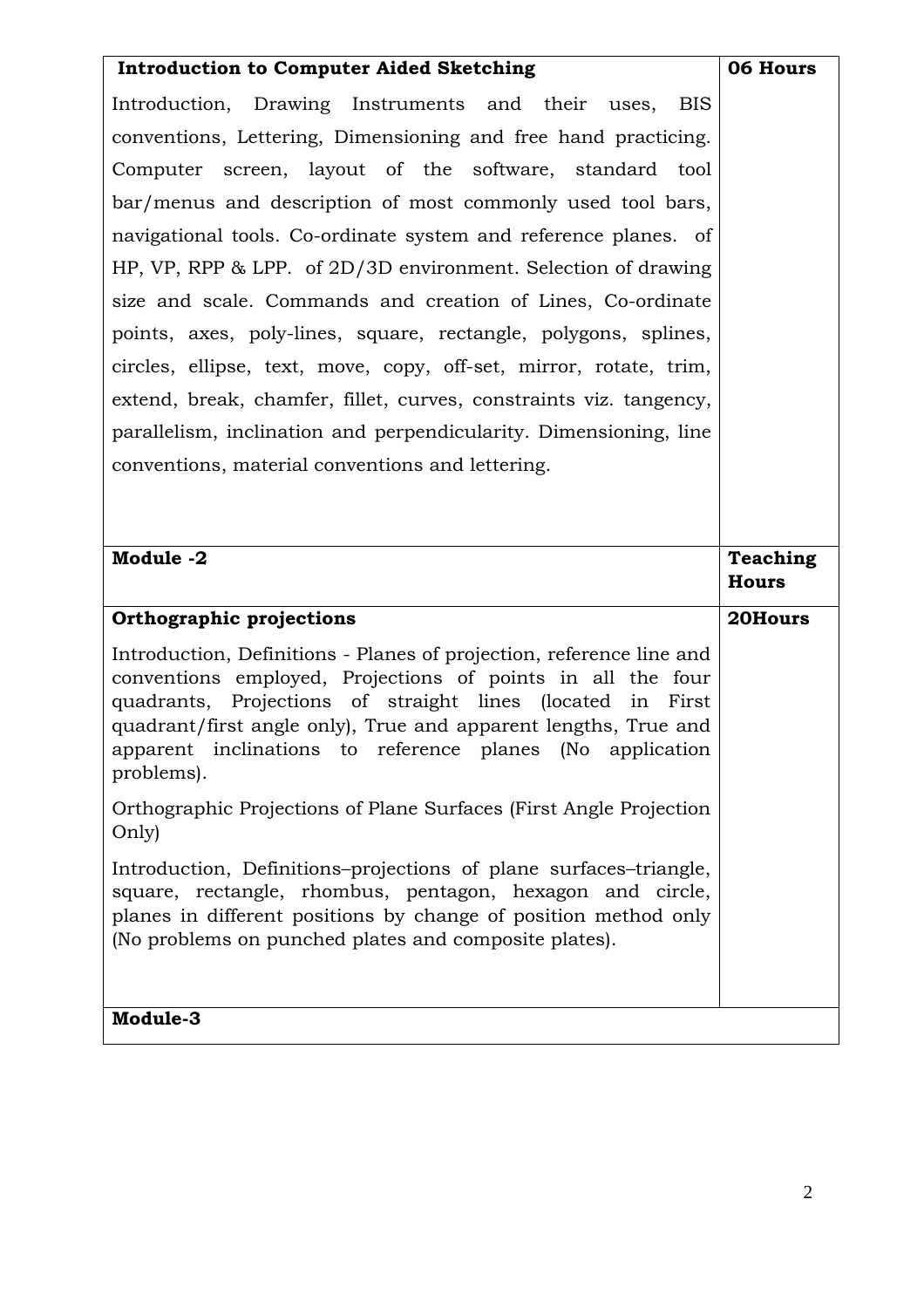| <b>Projections of Solids</b> (First angle Projection only)                                                                                                                                                                                                               | 28 Hours |  |  |  |
|--------------------------------------------------------------------------------------------------------------------------------------------------------------------------------------------------------------------------------------------------------------------------|----------|--|--|--|
| Introduction, Definitions – Projections of right regular<br>tetrahedron, hexahedron (cube), prisms, pyramids, cylinders and<br>cones in different positions (No problems on octahedrons and<br>combination solid).                                                       |          |  |  |  |
| Module-4                                                                                                                                                                                                                                                                 |          |  |  |  |
| Sections And Development of Lateral Surfaces of Solids                                                                                                                                                                                                                   | 15Hours  |  |  |  |
| Introduction, Section planes, Sections, Section views, Sectional<br>views, Apparent shapes and True shapes of Sections of right<br>regular prisms, pyramids, cylinders and cones resting with base<br>on HP. (No problems on sections of solids)                         |          |  |  |  |
| Development of lateral surfaces of above solids, their frustums<br>and truncations. (No problems on lateral surfaces of trays,<br>tetrahedrons, spheres and transition pieces).                                                                                          |          |  |  |  |
| Module-5                                                                                                                                                                                                                                                                 |          |  |  |  |
| <b>Isometric Projection</b> (Using Isometric Scale Only)                                                                                                                                                                                                                 |          |  |  |  |
| Introduction, Isometric scale, Isometric projection of simple plane<br>figures, Isometric projection of tetrahedron, hexahedron(cube),<br>right regular prisms, pyramids, cylinders, cones, spheres, cut<br>spheres and combination of solids (Maximum of three solids). | 15 Hours |  |  |  |
| <b>Course outcomes:</b>                                                                                                                                                                                                                                                  |          |  |  |  |
| After studying this course,                                                                                                                                                                                                                                              |          |  |  |  |
| 1. Students will be able to demonstrate the usage of CAD software.                                                                                                                                                                                                       |          |  |  |  |
| 2. Students will be able to visualize and draw Orthographic projections,<br>Sections of solids and Isometric views of solids.                                                                                                                                            |          |  |  |  |
| 3. Students are evaluated for their ability in applying various concepts to solve<br>practical problems related to engineering drawing.                                                                                                                                  |          |  |  |  |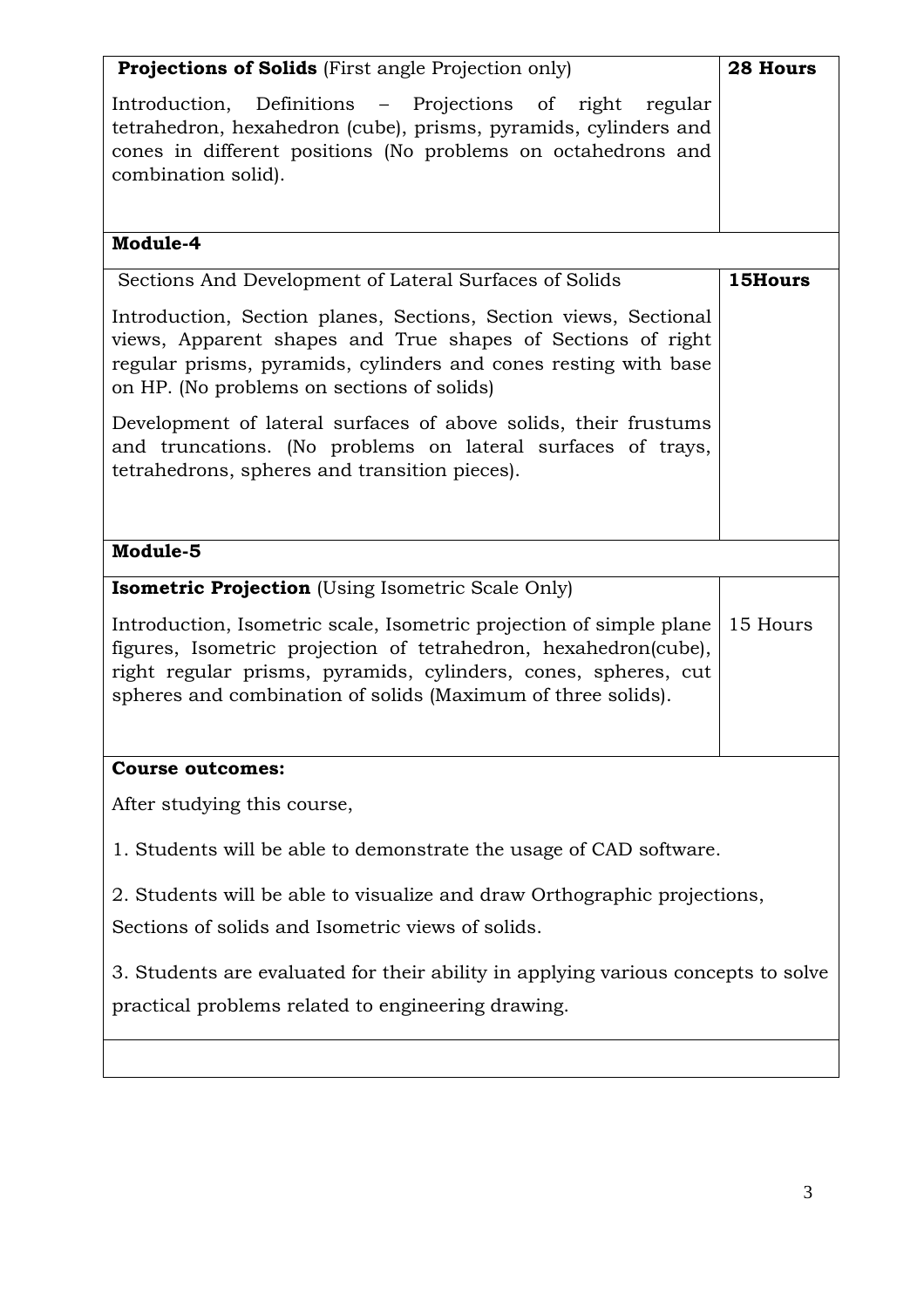## **Question paper pattern:**

1. Module -1 is only for practice and Internal Assessment and not for examination. 2. Question paper for each batch of students will be sent online by VTU and has to be downloaded before the commencement of Examination of each batch. The answer sheets will have to be jointly evaluated by the Internal & External examiners.

3. A maximum of **THREE** questions will be set as per the following pattern *(No mixing of questions from different Modules).* 

|                | Q. No.                    |    | From Chapters            |                      | Marks |  |                    |
|----------------|---------------------------|----|--------------------------|----------------------|-------|--|--------------------|
|                |                           |    |                          | Allotted             |       |  |                    |
|                | $\mathbf{1}$              |    | Module 2(Choice between  |                      | 25    |  |                    |
|                |                           |    | (Points+Lines or Planes) |                      |       |  |                    |
|                | 2                         |    | Module 3                 |                      | 30    |  |                    |
|                | 3<br>Module 4 or Module 5 |    |                          |                      | 25    |  |                    |
|                |                           |    | Total                    |                      | 80    |  |                    |
| Q. No.         |                           |    | Solutions and            | Computer Display and |       |  | <b>Total Marks</b> |
|                |                           |    | Sketching in the         | Printout             |       |  |                    |
|                |                           |    | Graph Book               |                      |       |  |                    |
| $\mathbf{1}$   |                           |    | 10                       | 15                   |       |  | 25                 |
| $\overline{2}$ |                           |    | 12                       | 18                   |       |  | 30                 |
| 3              |                           | 13 | 12                       |                      | 25    |  |                    |
| Total<br>Marks |                           |    | 35                       | 45                   |       |  | 80                 |

Students have to submit the computer printouts and the sketches drawn on the graph sheets at the end of the examination. Both Internal & External examiners have to jointly evaluate the solutions (sketches) and computer display & printouts of each student for 80 marks (35 marks for solutions & sketches + 45 marks for computer display and printouts) and submit the marks list along with the solution (sketches) on graph sheets & computer printouts in separate covers.

4. Each batch must consist of a minimum of 10 students and a maximum of 12 students.

5. Examination can be conducted in parallel batches, if necessary.